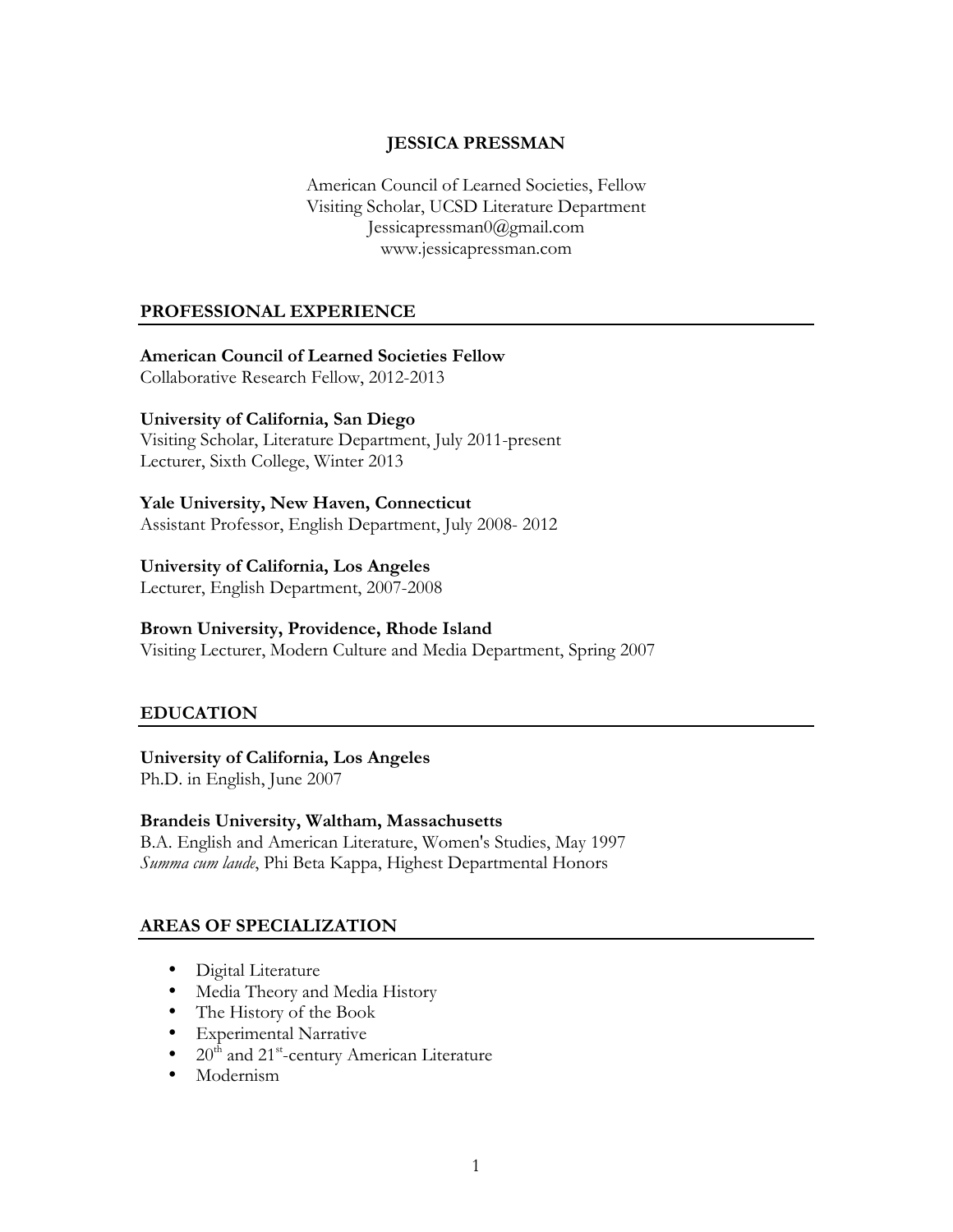### **AWARDS & FELLOWSHIPS**

| <b>American Council of Learned Societies (ACLS)</b><br>Recipient of Collaborative Research Fellowship, for "Transmedial Collaboration:<br>Literary criticism as Digital Humanities Scholarship" with Mark C. Marino and<br>Jeremy Douglass      | 2012-2013 |
|-------------------------------------------------------------------------------------------------------------------------------------------------------------------------------------------------------------------------------------------------|-----------|
| Morse Fellowship, Yale University                                                                                                                                                                                                               | 2011-2012 |
| Yearlong research-leave to complete research on second book project                                                                                                                                                                             |           |
| 2010<br>Sarai Ribicoff Teaching Excellence Award, Yale College<br>Awarded to a member of the Yale College faculty in the humanities "whose<br>instruction and character reflect the qualities of independence, innovation, and<br>originality." |           |
| American Academy of Arts and Sciences Visiting Scholars Postdoctoral Fellowship                                                                                                                                                                 |           |
| Cambridge, Massachusetts (Declined)                                                                                                                                                                                                             | 2007-2008 |
| <b>Distinguished Dissertation Award, UCLA Graduate Division's Humanities</b>                                                                                                                                                                    | 2007      |
| Chancellor's Dissertation Fellowship, UCLA Graduate Division                                                                                                                                                                                    | 2006-2007 |
| UC Humanities Research Institute Summer Scholarship                                                                                                                                                                                             | 2006      |
| Beverly Berg Dissertation Fellowship                                                                                                                                                                                                            | 2004-2005 |
| Departmental Nominee for UCLA Distinguished Teaching Assistant Award                                                                                                                                                                            | 2004      |
| <b>Outstanding Teaching Award</b>                                                                                                                                                                                                               | 2004-2005 |

#### **RESEARCH**

#### **BOOKS (in progress and in production)**

*Digital Modernism: Making it New in New Media* (forthcoming from Oxford University Press, Modernist Literature and Culture series, 2013). Charts a genealogy between contemporary digital literature and literary modernism that renovates literary history and the traditional critical practice of close reading.

*Bookishness: 21st -Century Literature and the Literary in the Digital Age* examines how twenty-first-century literature, print and digital, and literary culture more broadly responds to the threat of an increasingly paperless and multimodal society.

*Transversal Reading, a Case Study of William Poundstone's "Project for the Tachistoscope: [Bottomless Pit]."* Co-written with Mark C. Marino and Jeremy Douglass (under contract with University of Iowa Press, Contemporary North American Poetry Series). The book presents a case study of collaborative interpretation for digital poetics and digital humanities scholarship by weaving together three different methodological approaches—close reading onscreen aesthetics, critical code studies, and data visualizations—into a close reading of a single born-digital literary work.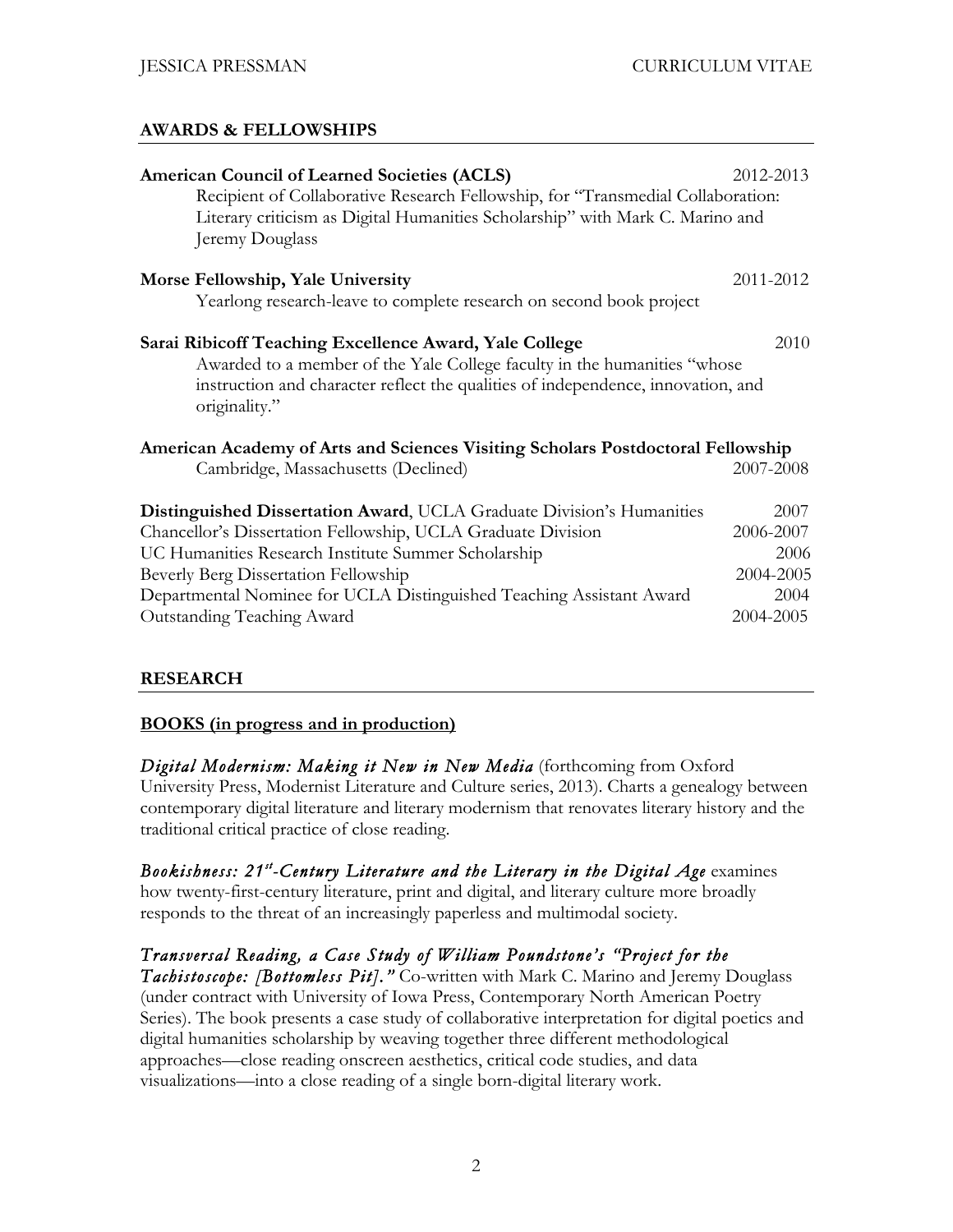## **EDITED COLLECTIONS**

## *Comparative Textual Media: Transforming the Humanities in the Postprint Era* with

N. Katherine Hayles (Forthcoming from University of Minnesota Press, Electronic Mediations Series, 2013). Collects essays by a wide variety of scholars who analyze text across diverse media formats and historical periods to argue that literary criticism should reconsider how the study of text is a study of media.

*Digital Humanities Quarterly***: Special Issue, "The Literary"** with Lisa Swanstrom (forthcoming, 2013). What is the relationship between literary study and the digital humanities, and what should it be? This issue collects essays consider the study of literature and the category of the literary to be an essential part of the digital humanities.

### **PUBLICATIONS**

## **ARTICLES IN PEER\_REVIEWED JOURNALS**

- "Machine Poetry and Reading Machines: William Poundstone's Electronic Literature and Bob Brown's Readies." *American Literary History*, 23. 4 (Winter 2011).
- "The Aesthetic of Bookishness in 21st-Century Literature: Steven Hall's *The Raw Shark Texts*." *The Michigan Quarterly Review*, 48.4 (Fall 2009).
- "Charting the Shifting Seas of Electronic Literature's Past and Present" and Microfolio editor for tenth anniversary issue of *Drunken Boat* (July 2009). Online at http://www.drunkenboat.com.
- "The Strategy of Digital Modernism: Young-hae Chang Heavy Industries's *Dakota*." *Modern Fiction Studies* 54.2 (Summer 2008).
- "Reading the Code Between the Words." *Dichtung-Digital*. Special Issue: "New Perspectives on Digital Literature." Eds. Astrid Ensslin and Alice Bell. No. 37 (2007). Online at http://www.dichtung-digital.com
- "*House of Leaves*: Reading the Networked Novel." *Studies in American Fiction*. 34.1 (Spring 2006).
- "The Very Essence of Poetry: Judd Morrissey and Lori Talley's *My Name is Captain, Captain*." *The Iowa Review Web*. 5.2 (2003). Online at http://www.uiowa.edu/ ~iareview/tirweb/feature/morrissey\_talley/index.htm
- "Flying Blind: An Interview with Judd Morrissey and Lori Talley." *The Iowa Review Web*. 5. 2 (2003). Online at http://www.uiowa.edu/~iareview/ tirweb/feature/morrissey\_talley/index.html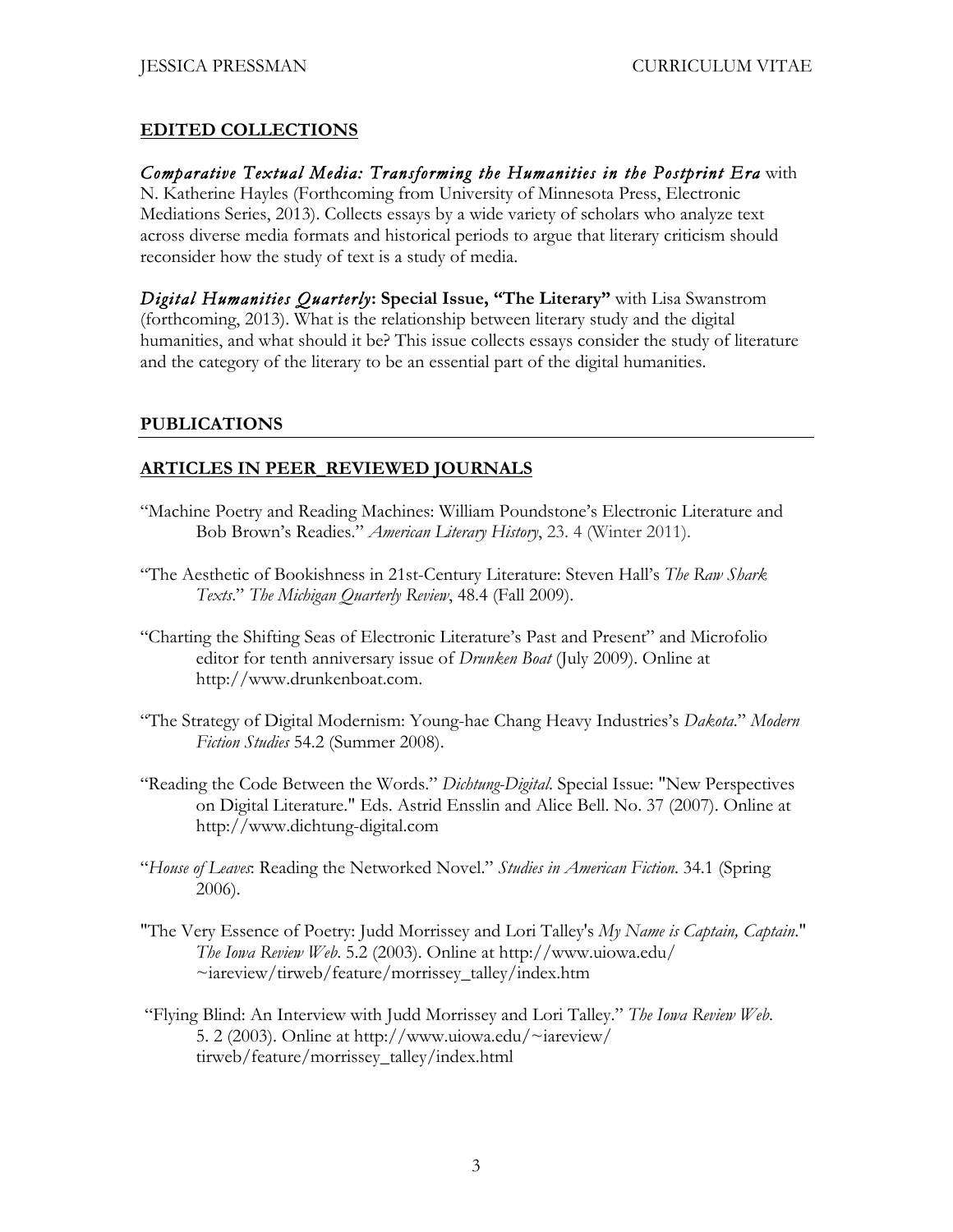#### **BOOK CHAPTERS**

- "The Impact of Old Media on New Media." *The Johns Hopkins Guide to Digital Media and Textuality*. Eds. Lori Emerson, Benjamin Robertson, Marie-Laure Ryan. (forthcoming from Johns Hopkins UP, 2013).
- "Whither American Fiction?" *Cambridge Companion to American Fiction After 1945*. Ed. John Duvall. Cambridge University Press, 2012.
- "Modern Modernisms: Young-hae Chang Heavy Industries and Digital Modernism." *Pacific Rim Modernisms*. Eds. Steve Yao, Mary Ann Gillies, and Helen Sword (University of Toronto Press, December 2009).
- "Don't Close Your Eyes: The Flash-ing Art of Young-hae Chang Heavy Industries." General Catalogue Essay, National Museum of Contemporary Art in Athens, Greece December 2008-March 2009.
- Navigating Electronic Literature" for online pedagogical companion to N. Katherine Hayles's *Electronic Literature: New Horizons for the Literary* (University of Notre Dame Press, 2008). Online at http://newhorizons.eliterature.org/beta47/index.php
- "Nano Narrative: A Parable from Electronic Literature." *NanoCulture: Implications for the New Technoscience*. Ed. N. Katherine Hayles. Intellect Books, 2004.

#### **Selected LECTURES, CONFERENCES & PRESENTATIONS**

#### **INVITED LECTURES**

- "The Book is Not the Center: *Between Page and Screen*, Augmented Digital Poetics, and New Literacies," USC, April 1, 2013
- The Book is Not the Center: *Between Page and Screen*, Augmented Digital Poetics, and New Literacies," Iowa Center for the Book**,** February 22, 2013
- "Electronic Literature: Literary Studies in/of the 21<sup>st</sup>-Century," Coe College, Cedar Rapids, Iowa, February 21, 2013
- "It's Alive!" *T*ree of Codes*'s* Zombie Aesthetic," University of Amsterdam, The Netherlands November 7, 2012
- "*Between Page and Screen*, an Augmented-Reality Book, and What it Says about Books in the Digital Age," Utrecht University, The Netherlands**,** November 5, 2012
- "Bookishness in Contemporary Literature," Back to the Book Symposium, Utrecht University, The Netherlands, May 28-30, 2012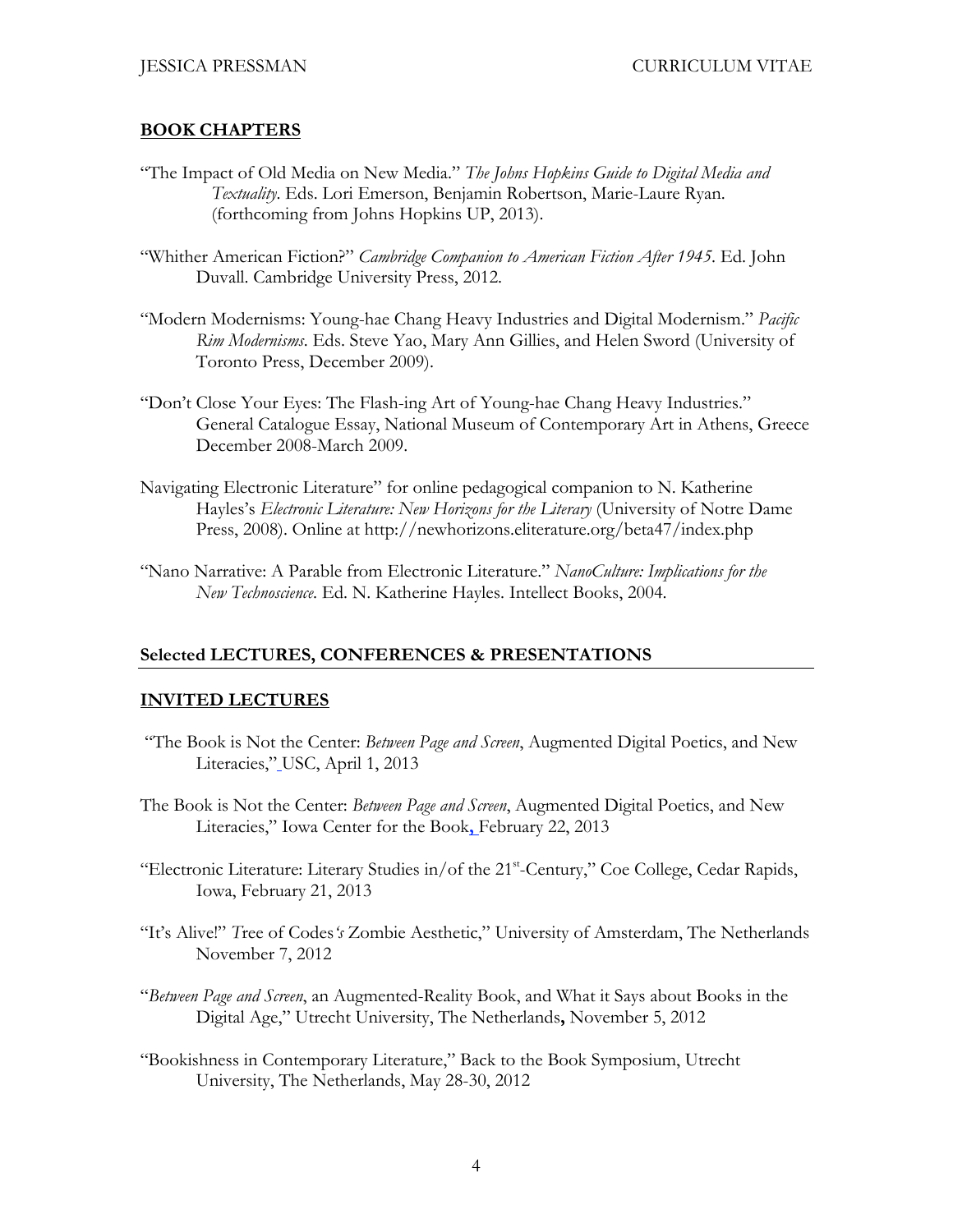- "Digital Literacy: New Ways of Reading, Writing, and Knowing in the Digital Age," Pacific Hills High School, West Hollywood, CA, October 26, 2011
- "Digital Literature and Digital Modernism: New Literature and Literary Tradition." Yale Family Weekend Lecture, Yale University, New Haven, CT, October 22, 2010
- "Digital Modernism: Making it New in New Media," HUMlab, Umeå University, Sweden, October 12, 2010
- "Bookishness & Digital Literature," Beinecke Lectures in the History of the Book Series, Yale University, New Haven, CT, April 29, 2010
- "The Aesthetic of Bookishness in 21st-Century Literature," Bookishness in the Digital Age Symposium, University of Michigan at Ann Arbor, May 15, 2009
- "New Literacies," Department of English and Comparative Literature, Columbia University, New York, New York, March 27, 2009
- "Designing Digital Assignments," The Yale Collaborative Learning Center Teaching with Technology, Yale University, March 24, 2009
- "Electronic Literature: An Introduction and Invitation," National Museum of Contemporary Art in Athens, Greece, February 26, 2009

## **CONFERENCE PRESENTATIONS**

- "Teaching Digital Poetics  $\&$ /as Archiving," Beyond the Text: Literary Archives in the 21st Century, Yale University Beinecke Rare Book and Manuscript Library 50<sup>th</sup> Anniversary Celebration, April 26-27, 2013
- **"**Electronic Literature: A Challenge to and Case Study of Canonicity," Canonical Forms in Evolution: an inter-disciplinary conference, UCSD, February 12, 2013
- "Printed Books, Digital Poetics, and the Aesthetic of Bookishness," SHARP (Society for the History of Authorship, Reading, and Publishing), Modern Language Association, Boston, MA, January 3, 2013
- "Electronic Literature & the Book," Post 45 Conference, Cleveland, OH, April 29-30, 2011
- "The Tachistoscope and Digital Literature," Modern Language Association, Los Angeles, CA, January 7, 2011
- "Intersecting Approaches to Electronic Literature: Close-Reading Code, Content, and Cartographies in William Poundstone's 'Project for the Tachistoscope: [Bottomless Pit]'" with Mark C. Marino and Jeremy Douglass, Electronic Literature Organization Conference, Brown University, Providence, RI, June 3-6, 2010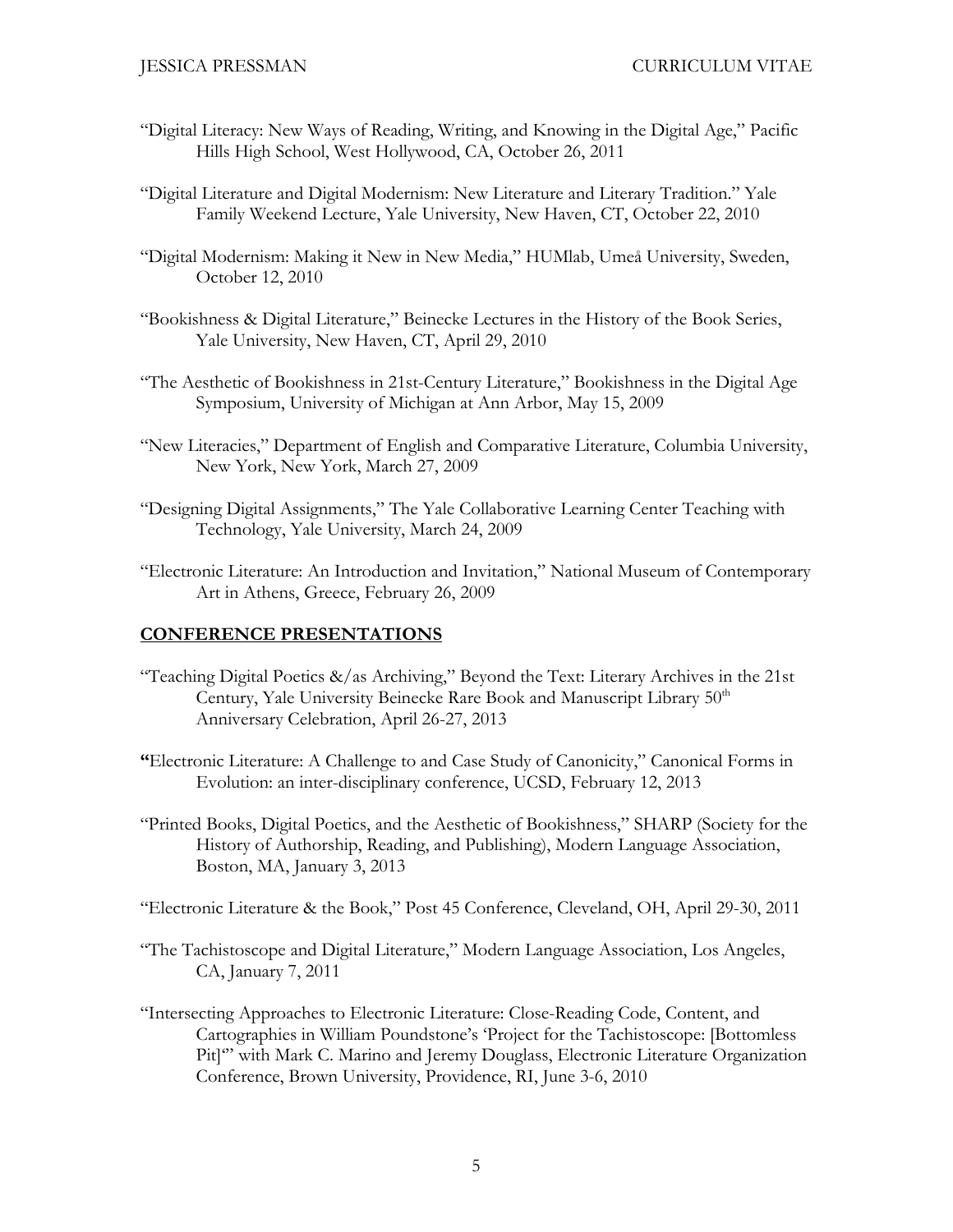- Invited Speaker and Moderator: "The State of the Archive: Authors, Scholars, and Curators on Archiving Electronic Literature," Electronic Literature Organization Conference, Brown University, Providence, RI, June 3-6, 2010
- Moderator, "Literary Arts Roundtable," DAC (Digital Arts and Culture) Conference, UC Irvine, CA, December 14, 2009
- "21st-Century Modernism: Digital Stream of Consciousness," Post45 Conference, Yale University, New Haven, Connecticut, November 7-9, 2008
- Invited Speaker, "Interrupt" Symposium on Electronic Writing, Brown University, Providence, Rhode Island, October 17-18, 2008
- "Mapping out Spaces for E-Lit Criticism," Electronic Literature Organization Conference, Vancouver, Washington, May 29- June 1, 2008
- "Remediating the Modern/Modernist Novel: Judd Morrissey's Digital Modernist Remix," Modern Language Association, Chicago, December 27-30, 2007
- "Exploring Electronic Literature," Modern Language Association, Chicago, December 27- 30, 2007
- "Multimedia Modernism" Seminar Leader, Modernist Studies Association, Long Beach, California, November 1-4, 2007
- "The Readies and Digital Readings," Modernist Studies Association, Long Beach, California, November 1-4, 2007
- "The Revolution and Evolution of Flash-ing Literature: Bob Brown's Readies and Younghae Chang Heavy Industries," Society of Literature, Science, and the Arts, New York City, November 9-12, 2006
- "New Criticism and New Media: Close Reading Digital Literature and Digital Modernism," Modernist Studies Association, Tulsa, Oklahoma, October 19-22, 2006

## **CONFERENCES, COLLOQUIA, EVENTS ORGANIZED**

#### **Digital Humanities Research Group & Speaker Series**, UCSD (2012-2013)

Organize and facilitate monthly discussions with faculty from UCSD and other campuses on the topic of the "digital humanities." Sponsored by the Center for the Humanities at UCSD.

### **Yale Media Theory & History Graduate Conference**, Yale University (April 22-23, 2011) Faculty Organizer

Advised graduate students in organizing the first-ever graduate conference on the topic of media studies at Yale. This event was the culmination of the faculty-based initiative, Yale's Media Theory & History Initiative, which I ran from 2008-2012.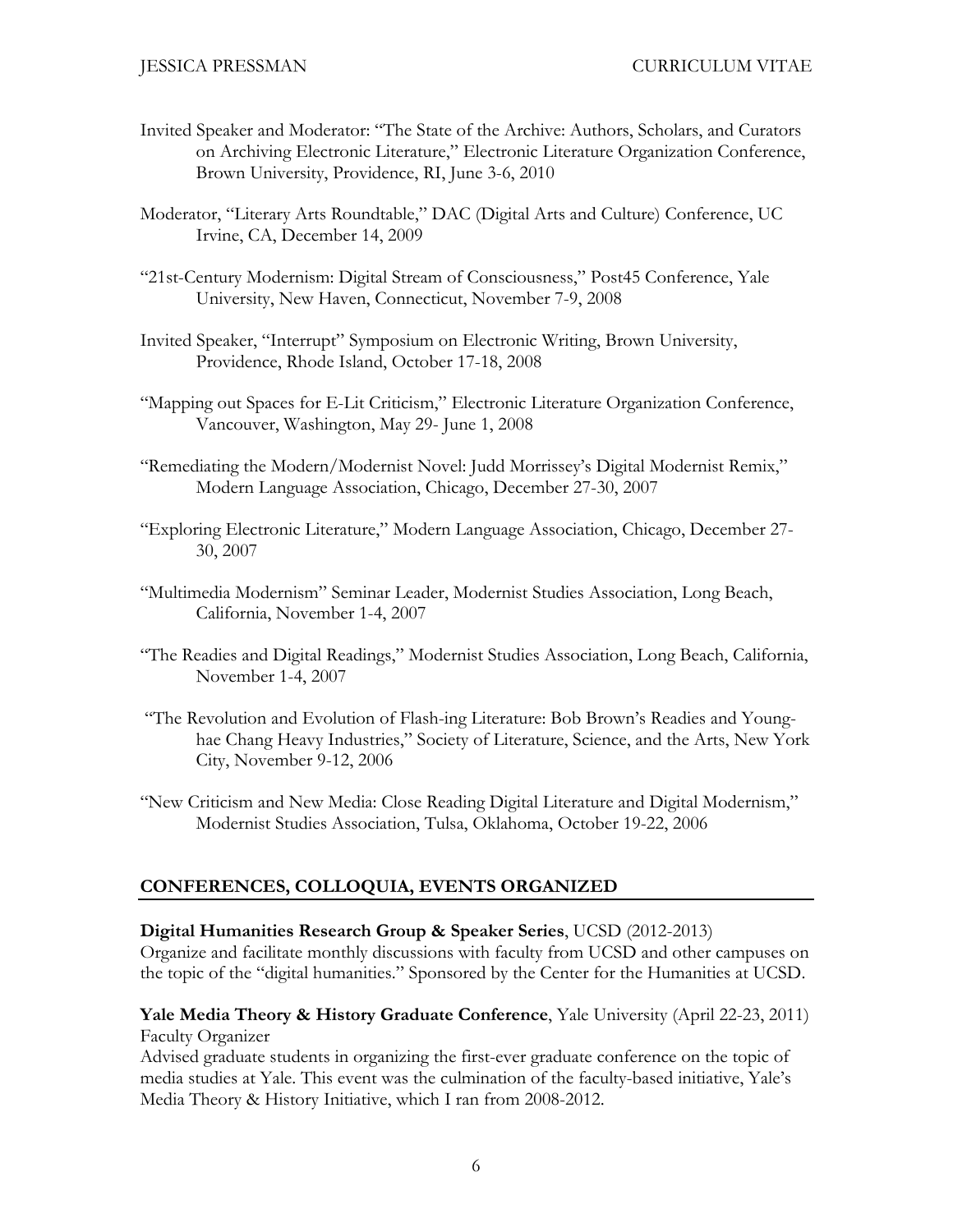http://mediaconference.commons.yale.edu

**Digital Literary Arts Extravaganza at DAC (Digital Arts and Culture) Conference** University of California, Irvine, December 14, 2009 Co-organized, with Mark C. Marino, an evening of electronic literature performances during the DAC conference. http://writerresponsetheory.org/dac09

**Young-hae Chang Heavy Industries Reading**, Yale University (October 14, 2008) Arranged for the Seoul-based digital writers to give a "reading" of their electronic literature.

**"HyperText: Explorations in Electronic Literature" Reading Series at Los Angeles Hammer Museum,** Organizer (2003-2004) Planned and moderated yearlong reading series that introduced electronic literature to a diverse audience. www.hammer.ucla.edu

**Open Mic/Open Mouse**, University of Southern California (April 25, 2007) Organized, with Mark C. Marino, an evening of electronic literature readings and performances.

### **UC Digital Cultures Project, "Narr@tive: Digital Storytelling" Graduate Conference** Los Angeles Hammer Museum (April 2004)

Co-organized, with Jeremy Douglass, a two-day conference that attracted students from across the country and included academic panels, presentations, and an evening of new media|electronic literature readings. http://dc-mrg.english.ucsb.edu/gradconf.html

**State of the Arts Symposium, Electronic Literature Organization** (April 2002) Planned and facilitated a two-day, international symposium on electronic literature and digital art which included a poster session and an evening of electronic literature readings. http://eliterature.org/state

## **PROFESSIONAL SERVICE**

**MLA Media and Literature Executive Committee**, President (2012-2013) Elected to serve on the committee governing the subject of media and literature for the Modern Language Association in 2009 and responsible for its conference panel in 2013.

**Electronic Literature Organization, Board Member** (2012-present), **Treasurer** (2013-) The ELO is the central organization supporting and connecting the emergent field of borndigital literature. www.eliterature.org

## *Digital Humanities Quarterly* **Articles Editor** (2010-present)

*DHQ* is an open-access, peer-reviewed, digital journal covering all aspects of digital media in the humanities. http://digitalhumanities.org/dhq

**The Modernism Lab,** Member of the Board of Directors (2009- present) A "virtual space dedicated to collaborative research into the roots of literary modernism" directed by Professor Pericles Lewis (Yale University). http://modernism.research.yale.edu/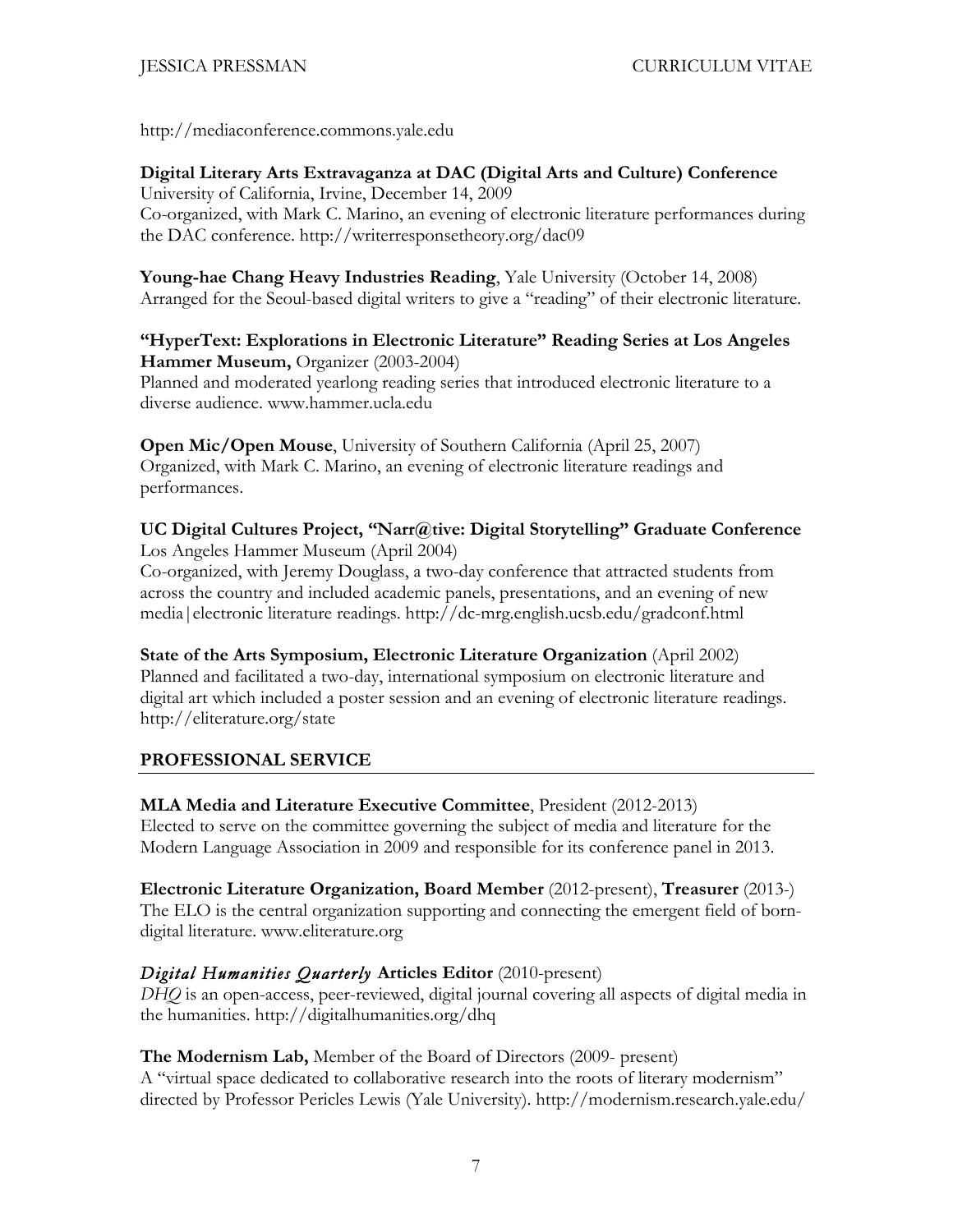**Modernist Studies Association**, Interdisciplinary Steering Committee (January 2007-2008) Enlisted to broaden the interdisciplinary nature of the organization and its annual conference.

**Digital Arts and Culture (DAC)** Advisory Panel (August-December 2006) Reviewed abstracts and vetted papers for annual conference, to be held in Perth 2007

### **Electronic Literature Organization (ELO)**, www.eliterature.org

Associate Director (August 2002- June 2004)

Programs Director (October 2001-July 2002)

• Acted as managing director of the non-profit organization dedicated to promoting and facilitating the creation, publication, and dissemination of electronic literature.

• Directed and maintained operations, finances, communication, and administration.

• Developed, planned, and coordinated community programming, on campus and across the country, including local electronic literature readings.

## **INTERDISCIPLINARY PROJECTS & WORKING GROUPS**

**Digital Humanities Research Group**, UCSD Humanities Center (2012-2013) Organize a group of faculty and graduate students that meets monthly to discuss readings and topics in the field of the digital humanities.

### **Back to the Book: Analog Literature in the Digital Age** (2011-2016)

Member of team organized by C. A. W. Brillenburg Wurth and funded by NARCIS (National Academic Research and Collaborations Information System) in the Netherlands to pursue research on the book in the digital moment. http://backbooks.wordpress.com/

#### **Yale University Theory & History of Media Initiative,** Steering Group Member and Faculty Organizer (2008-2012)

Organize campus-wide initiative to assess the state of media studies and institute a curricular program at Yale. Facilitate yearlong, cross-campus faculty seminar that gathers faculty to share research and discuss plans for a Media program.

#### **Yale Media Studies Collective** Faculty Founder and Convener (2008- 2011)

A Yale University Whitney Humanities Center Working Group on media studies for graduate students and faculty.

## **Yale University English Department's Theory & Media Studies Colloquium**

Faculty Convener (2009-2011)

The department's newest colloquium serves as the forum for work on the place of textual analysis in the broader context of media in the English Department at Yale.

## **Critical Code Studies Working Group** (2010)

A working group comprised of digital media scholars collaborating on creating a forum for resources, discussion, and demonstrations of the interpretation of computer code. http://criticalcodestudies.com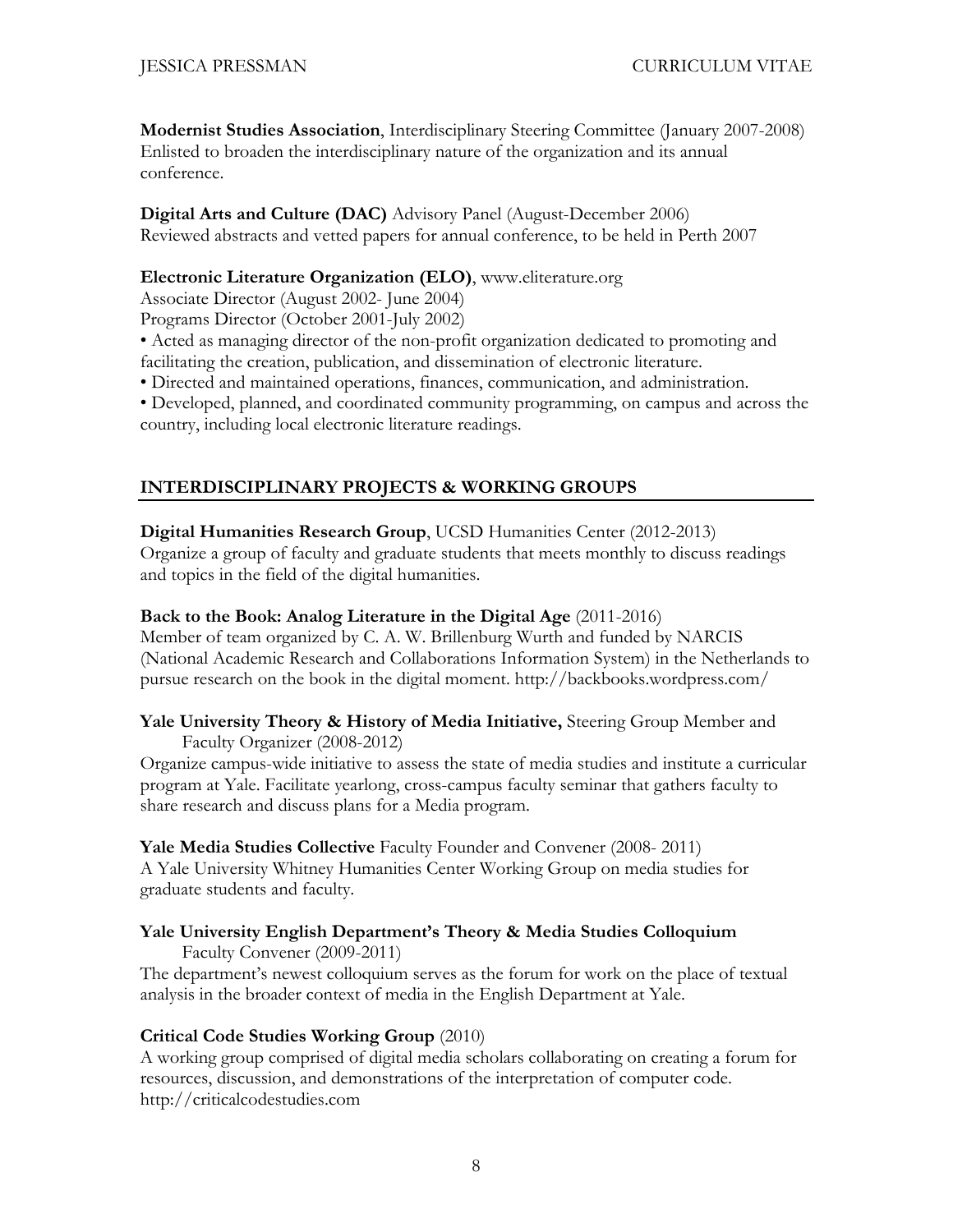### **Digital Fiction International Network** Core Member (2007- 2009)

One of six founding participants named in a grant project funded by the UK-based Leverhulme Trust to establish an international network of scholarly development.

### **UC Transliteracies Project** Researcher, 2005-2007

One of 14 University of California graduate students researchers in UC Multi-campus Research Group project "Transliteracies: Research in the Technological, Social, and Cultural Practices of Online Reading." http://transliteracies.english.ucsb.edu/

#### **UC Humanities Research Institute's Seminar in Experimental Critical Theory (SECT), UC Irvine** Participant, Summer 2006

Accepted to participate and received fellowship to attend interdisciplinary seminar on the intersection between the humanities and technology, "TechnoSpheres: Futures of Thinking" organized by Anne Balsamo, Cathy Davidson, and David Theo Goldberg.

**"NANO" Exhibit, Los Angeles County Museum of Art,** Developer, 2003-2004 Participated in Literature team for this interdisciplinary project involving literary scholars (led by Katherine Hayles), nanoscientists (led by Jim Gimewski), and artists (led by Victoria Vesna) to produce a yearlong exhibit that introduced nanoscience to the general public through artistic and experiential modules. http://nano.arts.ucla.edu

## **TEACHING EXPERIENCE**

# **UNIVERSITY OF CALIFORNIA, SAN DIEGO**

## **Lecturer in Sixth College's Culture, Art, and Technology Program**

## **The Book in the Digital Age** (Winter 2013)

This large lecture course approaches the topic of the book's obsolescence in the digital age in order to ask what work this rhetoric is doing in contemporary culture and *why* it matters.

## **YALE UNIVERSITY (2008-2011)**

## **New Media Theory** (Spring 2011)

This lecture course serves as an introduction to the critical study of digital media and culture. We recognize new media as a topic with a history that deserves to be theorized. Specifically, we approach new media through paradigms provided by literary and cultural criticism.

## **Digital Literature, Junior/Senior Seminar** (Fall 2010, Fall 2008)

What happens to literature and its study when text moves from page to screen? This course examines works of digital literature (literature created on the computer to be read on the computer) to understand how this emergent literary form affects the way we read, study, and understand literature.

## **Medieval Manuscripts to New Media: Studies in the History of the Book** (Spring

2010) Co-taught with Professor Jessica Brantley This course examines the history of the book as a reading technology that shapes literary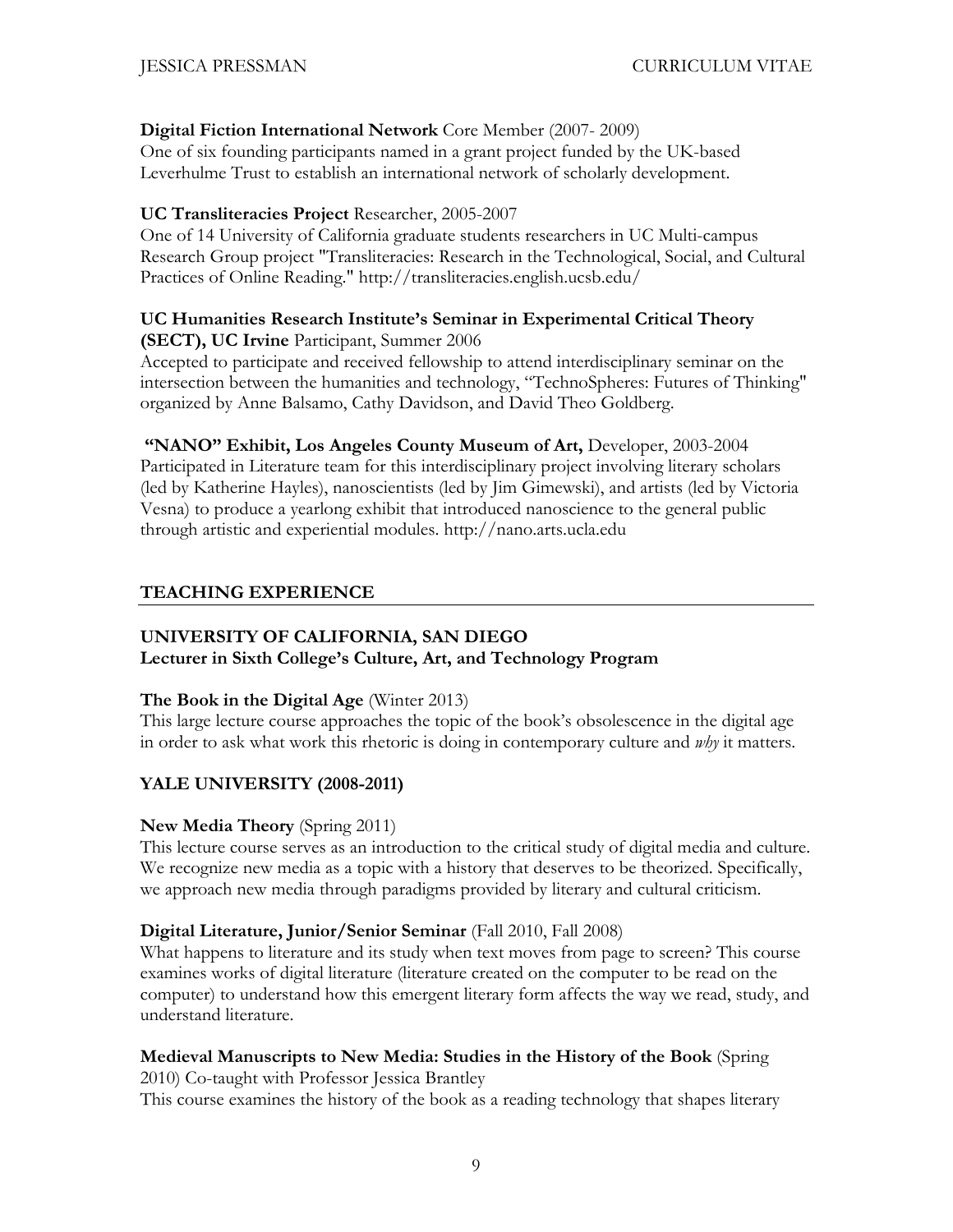study. Focusing on issues at the intersection of medieval manuscript culture and contemporary digital culture, we use the idea of the book pre-print and post-print to question the assumptions of print culture, particularly what we mean by "author," "reading," and "the book."

**Readings in American Literature** (Spring 2011, Fall 2010, Spring 2010, Spring 2009) An introduction to major works of the American literary tradition in a variety of poetic and narrative forms and in diverse historical contexts. Includes Emily Dickinson, Walt Whitman, Herman Melville, Jean Toomer, Djuna Barnes, Tony Kushner, and Michael Cunningham.

#### **Writing Seminar: English 114, "New Media"** (Fall 2008)

An introduction to critical analysis and writing that examines how digital technologies serve not only as tools for accessing information but also as tools that shape our interactions with content.

## **UNIVERSITY OF CALIFORNIA, LOS ANGELES (2007-2008)**

**Technotexts and Technoculture** (Perspectives in the Study of American Culture, 178, Spring 2008) This course examines how new media technologies affect literature and reading practices. The first half of the quarter explores new media technotexts; the second half focuses on contemporary print novels' response.

### **The 21st Century American Novel** (Seminar, 180, Spring 2008)

This upper-division seminar reads novels published since 2000 that experiment with formal techniques to show the influence of new media and which foreground the role of the literary in an increasingly visual culture.

**Remix Culture** (Interdisciplinary Approaches to Literature, 109, Winter 2008) This course identifies remediation as an aesthetic strategy undertaken by contemporary narrative forms to "refashion" themselves in relation to new media including Geoff Ryman's *253*, Chris White's *Memories of my Father Watching TV*, and Paul D. Miller's "Rebirth of a Nation.

## **BROWN UNIVERSITY, Modern Culture and Media Department (2007)**

**Media Archaeology: Information, Discourse, Networks** (150.09, Spring 2007) This course examines the historical emergence of "media" and "media studies" as a methodology of cultural discourse through the theoretical concepts of "information," "discourse" and "networks." Key issues: What are media and new media? What is the difference between information and knowledge? Readings from Friedrich Kittler, N. Katherine Hayles, Jacques Derrida, Lev Manovich.

## **UNIVERSITY OF CALIFORNIA, LOS ANGELES (2003-2006)**

**War, Literature, and its Representation** (Intro to Critical Reading and Writing, 4W, Spring 2006) A focus on representations of war across historical periods and generic